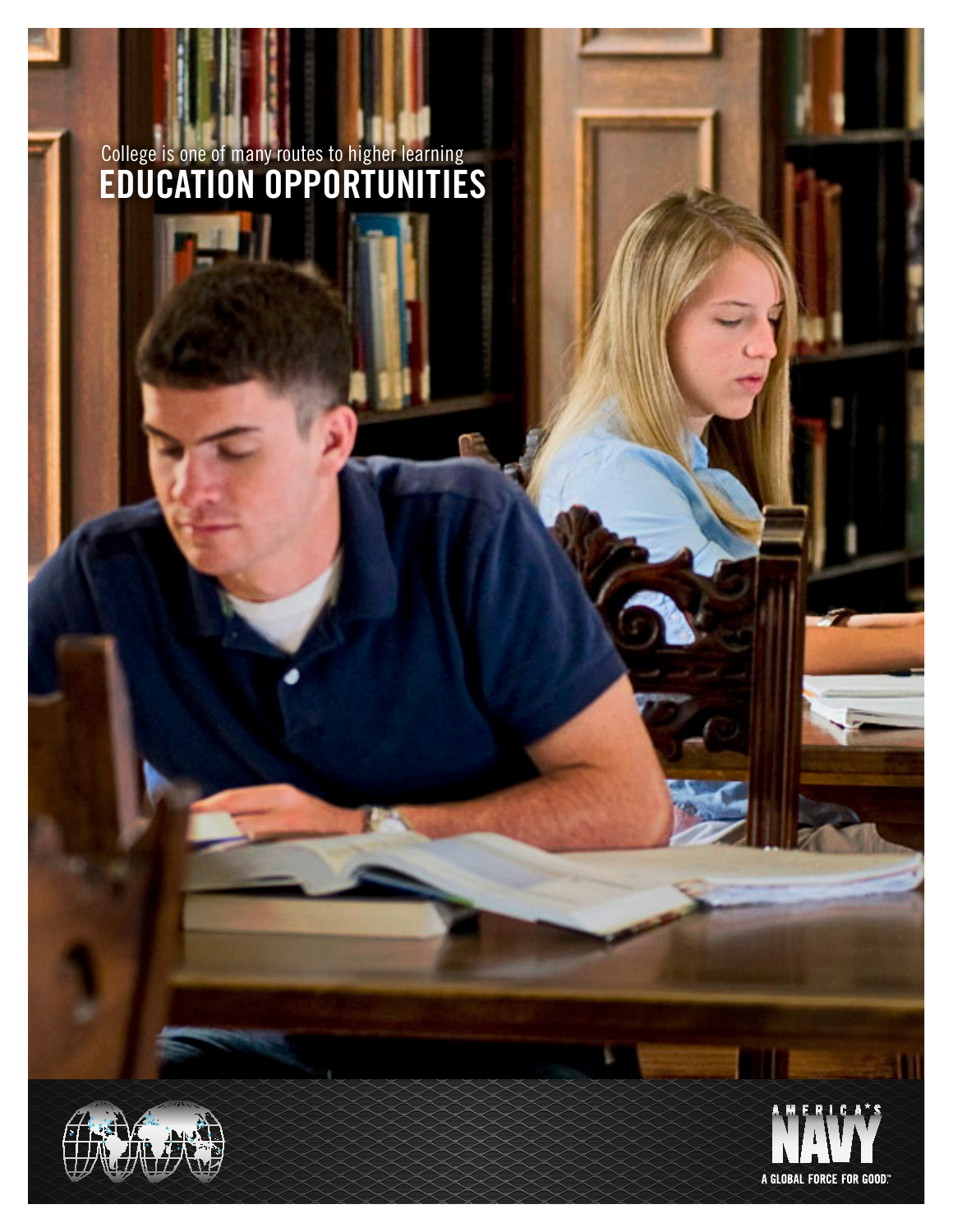### EDUCATION OPPORTUNITIES

In America's Navy, a great deal of emphasis is placed upon education. The high-tech work environment and the complex nature of Navy missions demand it. So when it comes to earning a degree or advancing the level of education you already possess, there are many programs that can help you on your way to a bachelor's, master's or beyond.

### Opportunities for those with diplomas or degrees

From a qualifications standpoint, the Navy insists that all Officers have a college degree. With that in mind, initial and continuing education opportunities are available whether you're just out of high school, in the workforce, in college, a recent college graduate or a degreed professional. And whatever your background, you'll be encouraged to pursue your educational goals – and provided with many ways to do so.

### Programs for traditional and distance learning

The Navy offers college scholarships and postgraduate scholarships that help cover things such as tuition, books and other expenses. Plus, there are educational savings programs and loan repayment programs available to subsidize your schooling costs. Some of the programs are offered as part of your service. Others require that you meet additional requirements.

### Consider all your options

Whether it's scholarships or financial reimbursement, salary advances or sign-on bonuses, educational assistance can take many forms in the Navy. It all depends on where you are now and which of the career areas you're interested in pursuing.

Look into the NROTC, undergraduate, graduate and professional programs outlined here to identify the program or programs that best fit your needs. And be sure to talk with a recruiter for further details or clarification or just to make sure you have the latest information to consider.



### A GLOBAL FORCE FOR GOOD."

### READY TO TAKE THE NEXT STEPS?

Once you're inspired, better informed and seriously interested, here's how to proceed:

### 1. TALK TO YOUR RECRUITER

- Find a local recruiter at [navy.com/locator](http://www.navy.com/locator.html)
- Ask questions
- Discuss your long-term goals
- Review your qualifications
- Go over relevant financial incentives and bonuses

### 2. APPLY FOR THE POSITION

- Go to [navy.com/apply](http://www.navy.com/online-application.html), follow the link at the bottom and complete the online application
- Provide personal information that includes your birth certificate, social security card and professional details (if applicable)
- Take the Armed Services Vocational Aptitude Battery (ASVAB) to help assess your skills and interests
- Pass a full medical examination
- Participate in a precommitment interview

### 3. BEGIN YOUR TRAINING

- Complete your undergraduate/graduate schooling
- Attend either Officer Candidate School (12 weeks) or Officer Development School (5 weeks) in Newport, R.I., depending on your career track
- From there, you're ready to start serving as an Officer and respected leader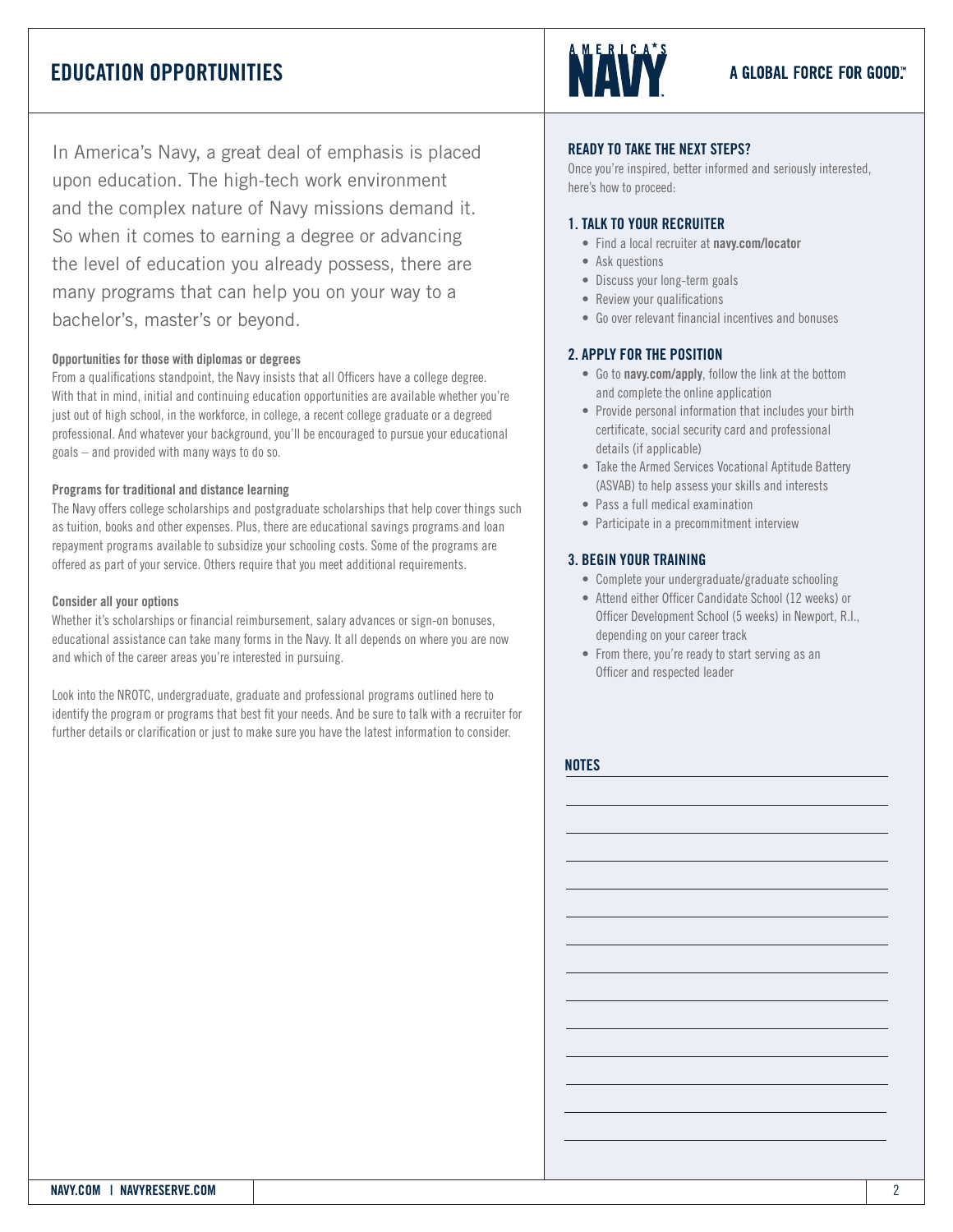### COLLEGE-BOUND

It takes just two things to succeed in college: academic performance…and money. All too often it's money that gets in the way of graduation. The Naval Reserve Officers Training Corps (NROTC) Scholarship Program can solve the monetary problem – offering up to \$180,000 for tuition plus a host of other advantages.

### FINANCIAL BENEFITS

The NROTC Scholarship Program does much more than cover most or all tuition costs at dozens of top schools around the country. It also provides:

- • All additional education and lab fees
- A stipend for textbooks
- A subsistence allowance each academic month to spend as you wish, which varies according your current year in school.
	- Freshman: \$250
	- Sophomore: \$300
	- Junior: \$350
	- Senior: \$400

It all amounts to a college experience unobstructed by financial concern. Allowing you to focus on what matters most: making the most of student life.

### LIFE AS AN NROTC STUDENT

#### Student Life

Too many good college experiences are spoiled by massive student debt or the need to take a job on the side. But when it comes to money matters, students in the NROTC program can take it easy.

NROTC students find time to pursue hobbies. Hang out with friends. Join student groups and intramural teams. And, of course, focus on their academic performance. The NROTC program gives them the flexibility to truly turn their education into the opportunity of a lifetime.

#### Navy Life

NROTC students also gain valuable skills, learning leadership experience from a Navy perspective. This includes taking a Naval Science course each semester, participating in drills at least once a week, and wearing your Navy uniform (provided at no cost to you) once a week. You'll also have opportunities to participate in community service projects. These activities will prepare you for your upcoming career as a respected Navy Officer.

Another highlight for NROTC students is Summer Cruise Training, where you'll spend a portion of your summers alongside Navy Officers in the field, in a variety of capacities, including:

Nuclear Power – Assigned to nuclear submarine or nuclear surface vessels Afloat Aviation – Assigned to train aboard a carrier, including flight time if feasible Ashore Aviation – Assigned to train with a Navy Aviation squadron, including flight time if feasible

Foreign Exchange – Assigned to train with navies of other countries

Your Summer Cruise Training will not only give you on-the-job experience as a Navy Officer, but it will also help you choose which area of emphasis you want to pursue.



### A GLOBAL FORCE FOR GOOD."

### WANT TO KNOW MORE? GET INFORMED

Go to [navy.com/education](http://www.navy.com/joining/education-opportunities.html) for additional information about how to take advantage of the many education programs provided by the Navy.

Or visit [facebook.com/NROTC](http://www.facebook.com/nrotc) to interact with Navy personnel of all backgrounds. Ask questions. Get answers.

For even more information, find a local recruiter by calling 1-800-USA-NAVY.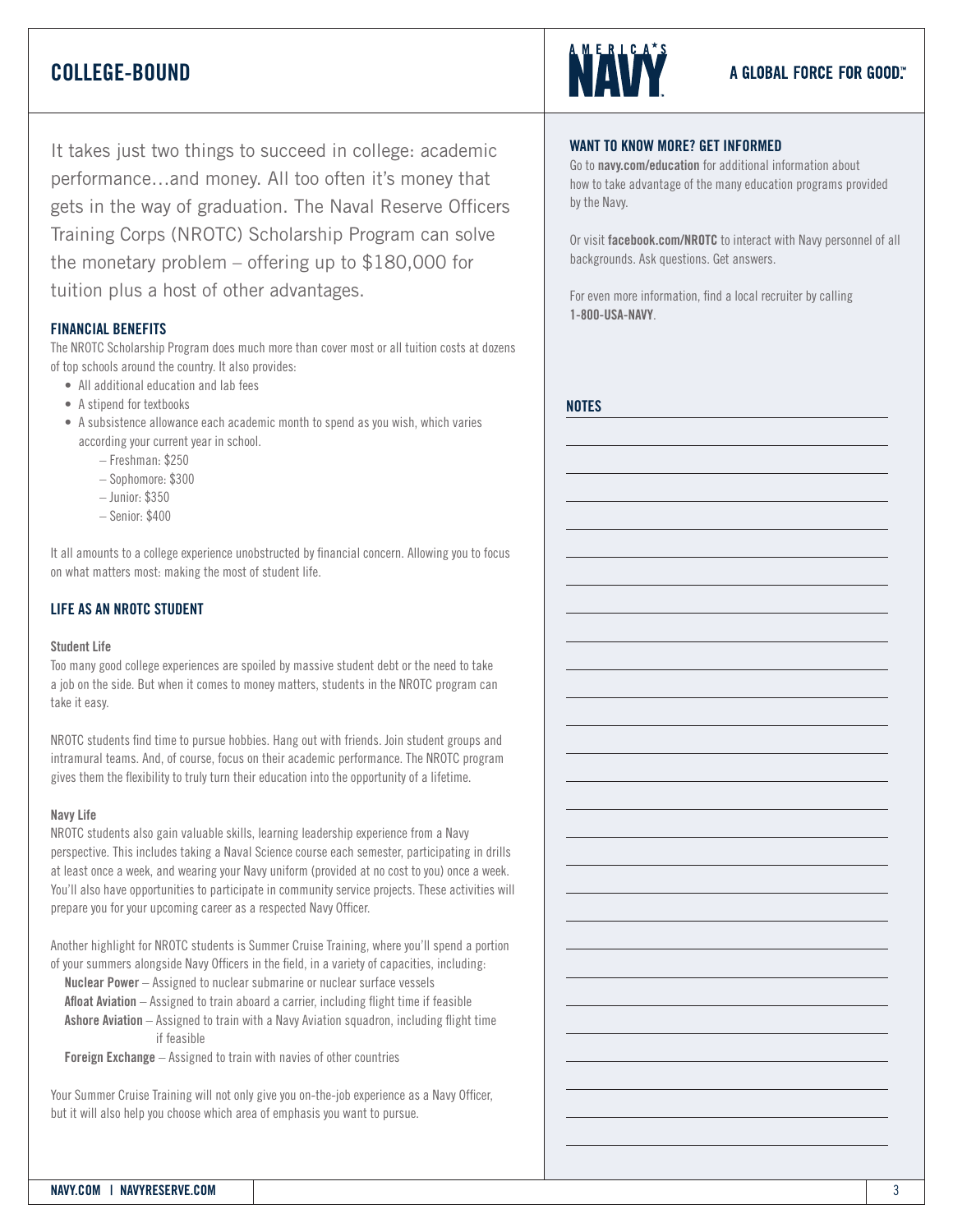### COLLEGE-BOUND



**NOTES** 

#### Nurse Program

If you're interested in nursing, the NROTC is an outstanding way to pay for a top school and set yourself up for an exceptional career. Once you've graduated from nursing school, usually debt-free, you'll embark on a career as a nurse and Navy Officer. Proudly attending to the men and women of the Navy and Marines – as well as their families. Counting yourself among some of the most respected professionals in the medical world. And finding opportunities for clinical hands-on training and accelerated advancement.

### Colleges & Universities

The NROTC Program provides scholarships to more than 160 top colleges and universities all across the country – many of which offer eligible nursing programs as well. Chances are, at least one of them is on your short list.

#### After Graduation

After you graduate, forget about looking for a job. You'll be all set for a ready-made position of leadership and responsibility.

Degree in hand, you'll then be commissioned as an Ensign in the Naval Reserve and committed to a minimum of five years of Active Duty service (four years for nurses). You'll pursue your career in one of several areas:

- Surface Warfare • Naval Aviator (Pilot)
- Explosive Ordnance Disposal Officer
	- Special Warfare Officer
- Naval Flight Officer (Aviator)
- Submarine Officer
- 
- • Nurse Corps Officer

Regardless of which career path you take, be prepared for a quantum leap in personal growth, leadership ability and professional development.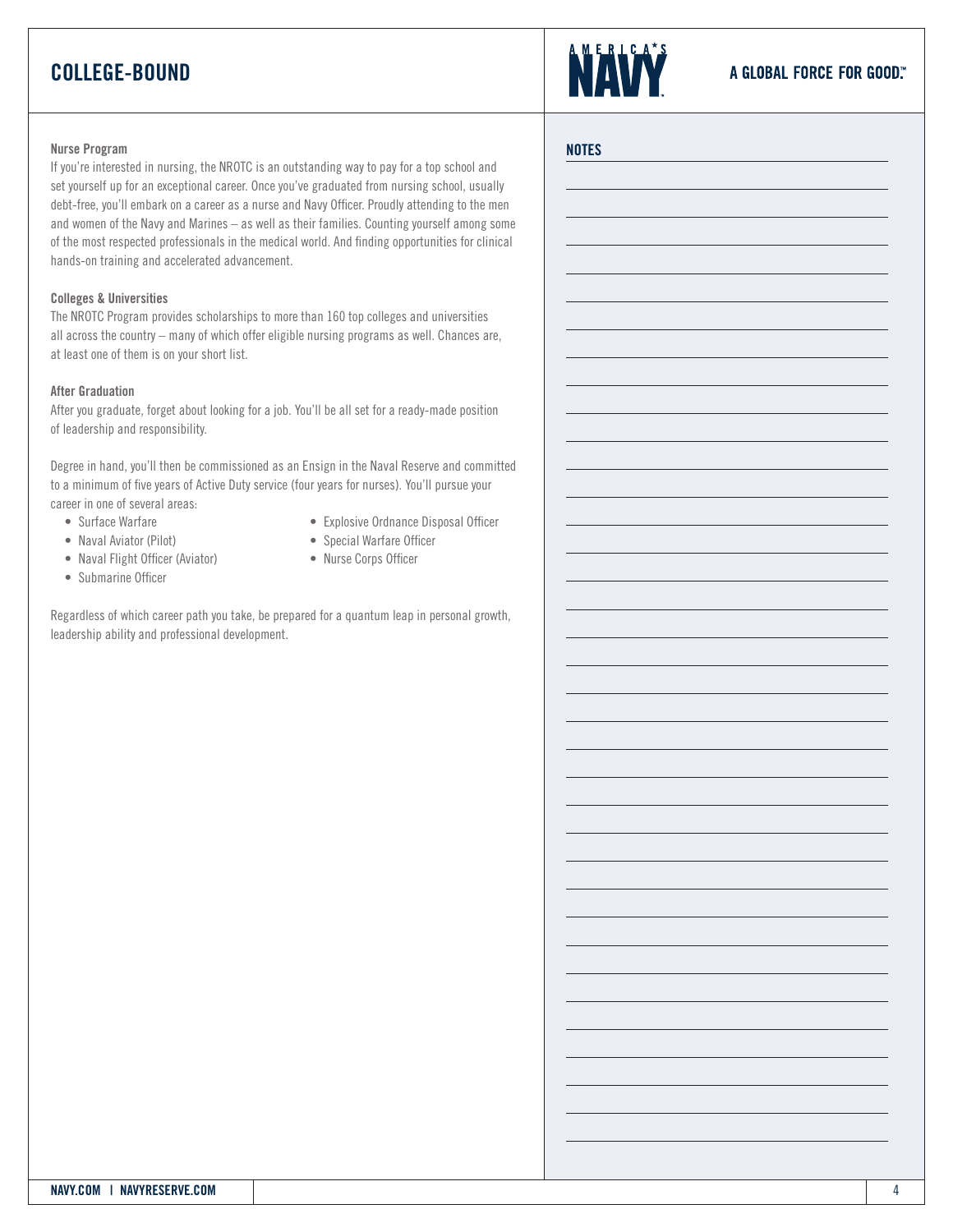### UNDERGRADUATE

In a world where the cost of attaining an education is continually on the rise, the Navy is both a practical and rewarding option. For those putting graduate- and post-graduate success front and center, the Navy offers programs to do just that.

### GENERAL PROGRAMS

Many jobs in the Navy do not require a college degree to start. Regardless, education is an important part of service in one way or another. There are several programs that encourage your career development through on-the-job training or by way of more formalized schooling.

### Navy Tuition Assistance

Considering advancing your education while you serve? The Navy Tuition Assistance program pays up to 100% of the cost of courses taken at accredited institutions on your own time, while in an off-duty status.

This program is available to both Enlisted Sailors and Officers but are typically geared toward Enlisted servicemembers (those without a college degree).

### Post-9/11 GI Bill

For Navy servicemembers, veterans and their dependents, paying for a college education is easier than ever.

The Post-9/11 GI Bill provides up to 100% tuition and fee coverage, up to \$1,000 a year for books and supplies, and a potential monthly living allowance. You may potentially transfer this valuable benefit to a dependent, and you may use it for up to 15 years after completing your service commitment. To qualify for assistance, you need at least 90 days of Active Duty military service.\*

\*Contact a Navy Recruiter for details.

### SPECIALIZED PROGRAMS

The Navy also offers generous financial assistance programs for students currently in college – with options for those studying just about anything. These are programs that can help pay your way through school, that allow you to continue enjoying a normal college life, and that enable you to focus on your studies before launching your future in the Navy.

### Naval Reserve Officers Training Corps (NROTC)

If you are interested in a collegiate scholarship program that not only pays for school but also generates some of the country's most capable leaders, start by looking into the NROTC Scholarship program. It offers up to \$180,000 to cover the cost of earning your degree at any one of more than 160 leading colleges and universities, providing money for tuition, lab fees, textbooks – even a monthly spending allowance – for up to five years of college. And it's possible to apply while in high school or as a college student.

For more information about the NROTC, see page 3 or visit [navy.com/nrotc.](http://www.navy.com/joining/education-opportunities/nrotc/?campaign=van_nrotc)



### WANT TO KNOW MORE? GET INFORMED

Go to [navy.com/education](http://www.navy.com/joining/education-opportunities.html) for additional information about how to take advantage of the many education programs provided by the Navy.

Or visit [facebook.com/USNavyLife](http://www.facebook.com/USNavyLife) to interact with Navy personnel of all backgrounds. Ask questions. Get answers.

For even more information, find a local recruiter by calling 1-800-USA-NAVY.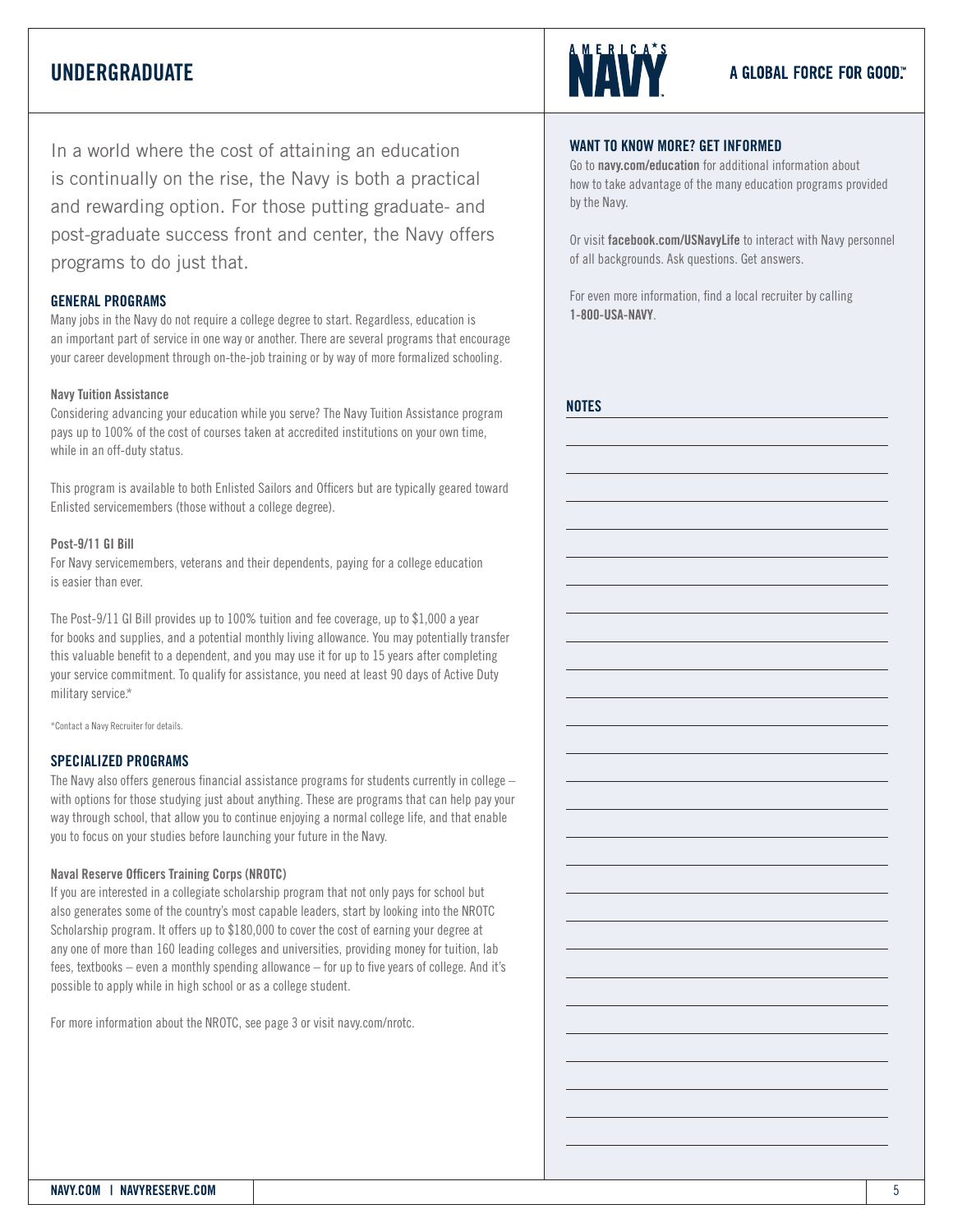## UNDERGRADUATE



**NOTES** 

### SPECIALIZED PROGRAMS (CONTINUED)

### Civil Engineer Collegiate Program (CECP)

If you are interested in pursuing important civil engineering projects around the world right out of school, look into the CECP. It offers up to \$113,100 while finishing your degree, providing a regular monthly income ranging from \$2,575 to \$4,700 for up to two years prior to your graduation. That includes a generous military salary, a food allowance, plus a housing allowance that is based upon the location of the school you attend. You'll also enjoy comprehensive military health-care benefits – with no uniforms, no drilling requirements and no service obligation until you graduate.

To learn about financial programs for medical, dental and nursing students, visit [navy.com/healthcare](http://www.navy.com/careers/healthcare/?campaign=van_healthcare)

### Nuclear Propulsion Officer Candidate (NUPOC) Program

If you are interested in being part of one of the top nuclear programs on earth, look into the NUPOC program. It offers up to \$168,300 while finishing your degree, providing a regular monthly income ranging from \$3,280 to \$5,610 for up to 30 months prior to your graduation. That includes a generous military salary, a food allowance, plus a housing allowance that is based upon the location of the school you attend. You'll also enjoy comprehensive military health-care benefits – with no uniforms, no drilling requirements and no service obligation until you graduate.

From there, you'll begin the process of being commissioned as a Navy Nuclear Officer and take on unrivaled training and professional responsibilities. Through this highly competitive program, there are opportunities in any of four career focus areas:

- Submarine Officer (Nuclear Submarines)
- Surface Warfare Officer (Nuclear Aircraft Carriers)
- Naval Reactors Engineer
- Naval Nuclear Power School Instructor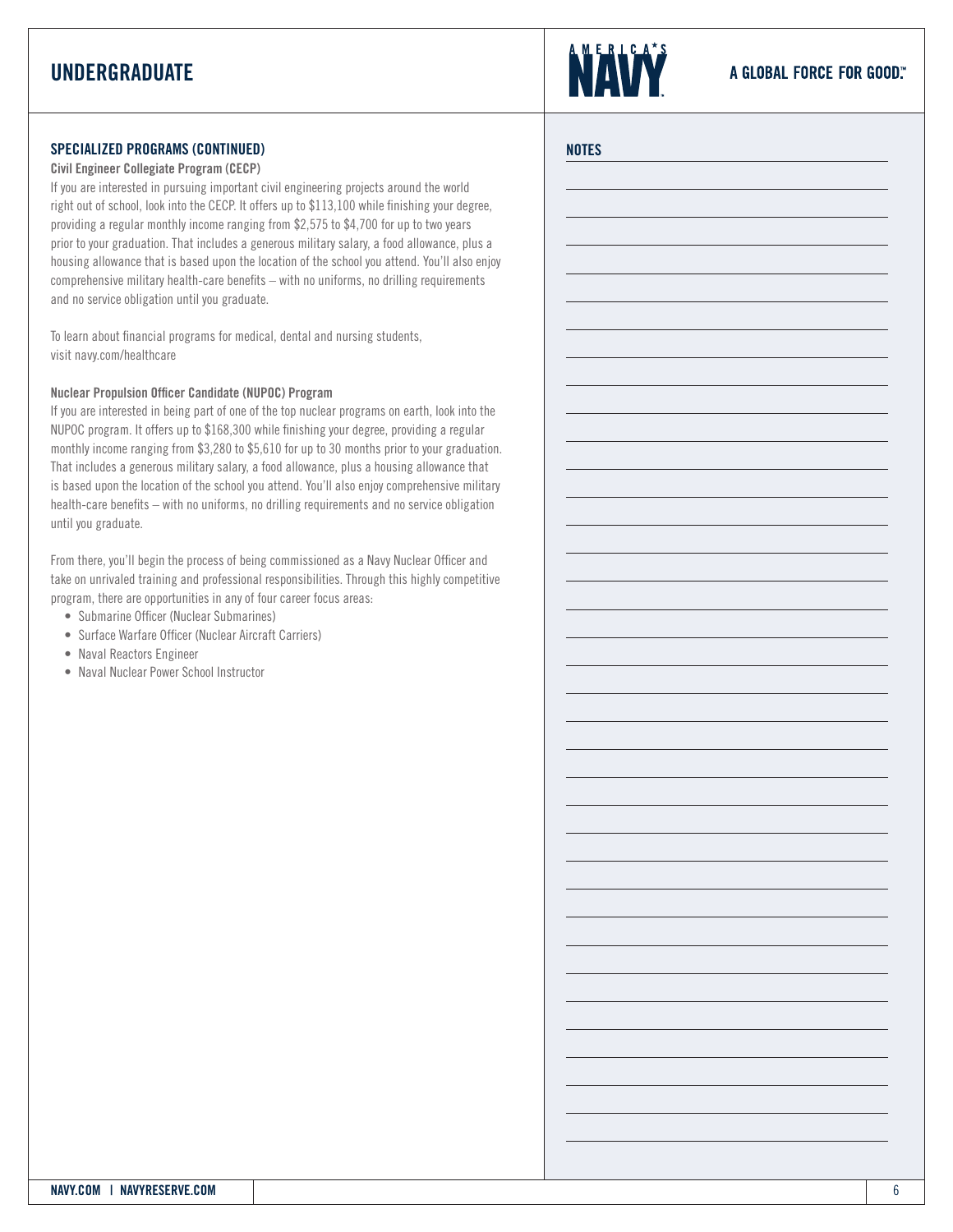### GRADUATE & PROFESSIONAL – ACTIVE DUTY OFFICER



Being part of America's Navy doesn't mean giving up your plans for a master's, doctorate or other graduate degree. What it does mean is you'll have access to additional ways to reach those goals, working in an environment where advanced education is both supported and encouraged.

Now more than ever, the Navy needs highly educated individuals to carry out critical research, strategic planning and other initiatives that are vital to its overall mission. Continuing education and postgraduate programs exist to help qualified servicemembers keep on the leading edge in their respective fields. That could mean attending an accredited institution operated by the Navy. It could involve conducting graduate study elsewhere with the help of Navy funding. Either way, the end goal is the same: empowering individuals like you while strengthening today's Navy.

### NAVAL POSTGRADUATE SCHOOL (NPS)

If you're an Active Duty Officer in the Navy, you may be able to take advantage of anything from master's-level coursework to Ph.D. programs to fellowship opportunities available through the world-renowned Naval Postgraduate School in Monterey, Calif.

From operations and logistics management to oceanography, information sciences to national security affairs, the Naval Postgraduate School offers first-class graduate degree programs in a variety of disciplines, in multiple departments, administered through four primary graduate schools:

- Graduate School of Business and Public Policy
- Graduate School of Engineering and Applied Sciences
- Graduate School of Operational and Information Sciences
- School of International Graduate Studies

### LEGAL EDUCATION PROGRAMS

If you are interested in practicing law for one of the world's most exclusive law firms, becoming a lawyer and Officer in the highly esteemed Navy Judge Advocate General's (JAG) Corps is an opportunity like no other.

And the rewards go beyond the distinguished experience of practicing law with global impact. By your fifth year of service, you can potentially receive up to \$60,000\* over and above the competitive salary and benefits you'll already earn. This is money that many JAG Officers use to pay off student loans. In addition, the Navy may even pay for you to get your master of laws degree (LL.M.) in any of four specialties that range from criminal law to military law to trial advocacy.

\*Contact a Navy Officer Recruiter for details.

### WANT TO KNOW MORE? GET INFORMED

Go to [navy.com/education](http://www.navy.com/joining/education-opportunities.html) for additional information about how to take advantage of the many education programs provided by the Navy.

Or visit [facebook.com/nrotc](http://www.navy.com/joining/education-opportunities/nrotc/?campaign=van_nrotc) to interact with Navy personnel of all backgrounds. Ask questions. Get answers.

For even more information, find a local recruiter by calling 1-800-USA-NAVY.